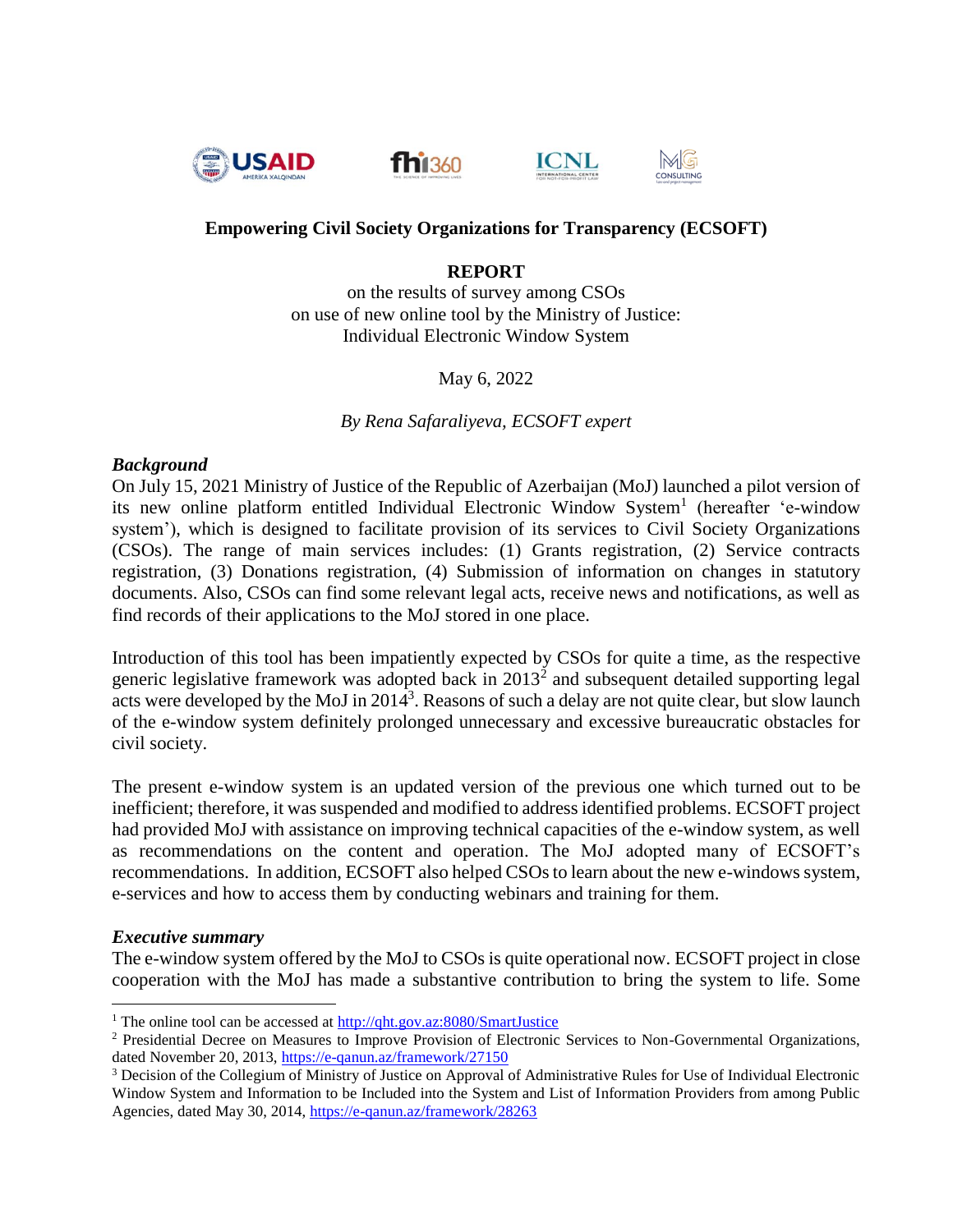improvements to the e-window system have been made since its original launch. However, it would still benefit from additional improvements, including on making it more customer friendly. In order to further improve the e-window system, to identify remaining problems with it and the most rational solutions, ECSOFT implemented a survey amongst CSOs.

Using the survey results, ECSOFT provided to the MoJ additional recommendations on improving the e-window system.

#### *Methodology*

The survey consisted of 12 questions, which were identified by MG Consulting in consultations with some CSOs who informally shared their experience and concerns with the e-window system, with FHI 360 and ICNL, which share their experience implementing surveys on various topics in other countries.

MG Consulting identified CSOs to be included into the Survey amongst those who responded to an open call at its Facebook as well as through a popular CSO news porta[l www.qht.az.](http://www.qht.az/) Selected CSOs had to represent users of the e-windows system as well as those who never used it, those who are based in Baku and in the regions, as well as to be gender diversified.

MG Consulting selected the KwikSurveys online tool to implement the survey because local CSOS are familiar with this tool and it offers auto-generated data analysis and statistics.

The online survey was organized between April 22 - May 4, 2022 with the use of KwikSurveys online tool. Information about the survey was posted at 'QHT Qanunvericiliyi' (translates 'NGO Legislation') Facebook page which is followed by more than 1,500 CSOs, as well as at popular CSO news portal **www.qht.az**<sup>4</sup>. At the same time, invitation to complete the survey was emailed to more than 60 CSOs.

The total number of organizations who completed the survey is 36, of which one third are located in Baku and two thirds in the regions of Azerbaijan. The gender breakdown of responses is 58% male and 42% female respondents. An overwhelming majority of the survey participants (87%) are leaders of their organizations.

It shall be stressed that actual users of the e-window system constitute slightly over half of all surveyed. Therefore, a term "respondent" will be used for all survey participants, while the term "user" for those respondents who admitted having used the online platform. The latter make 53% of all respondents or 19 people.

## *Findings of the survey*

 $\overline{a}$ 

#### *Awareness level among CSOs about e-window system*

91% of the survey participants have heard of the e-window system of MoJ which means that the tool is well advertised by the MOJ and ECSOFT. More than a half of users (57%) reported that they had learned to use the online tool through training and materials provided by ECSOFT, while about a

<sup>&</sup>lt;sup>4</sup> See at [https://www.qht.az/index.php?action=static\\_detail&static\\_id=50790](https://www.qht.az/index.php?action=static_detail&static_id=50790)

<sup>(</sup>viewed 3239 times as of May 06, 2022).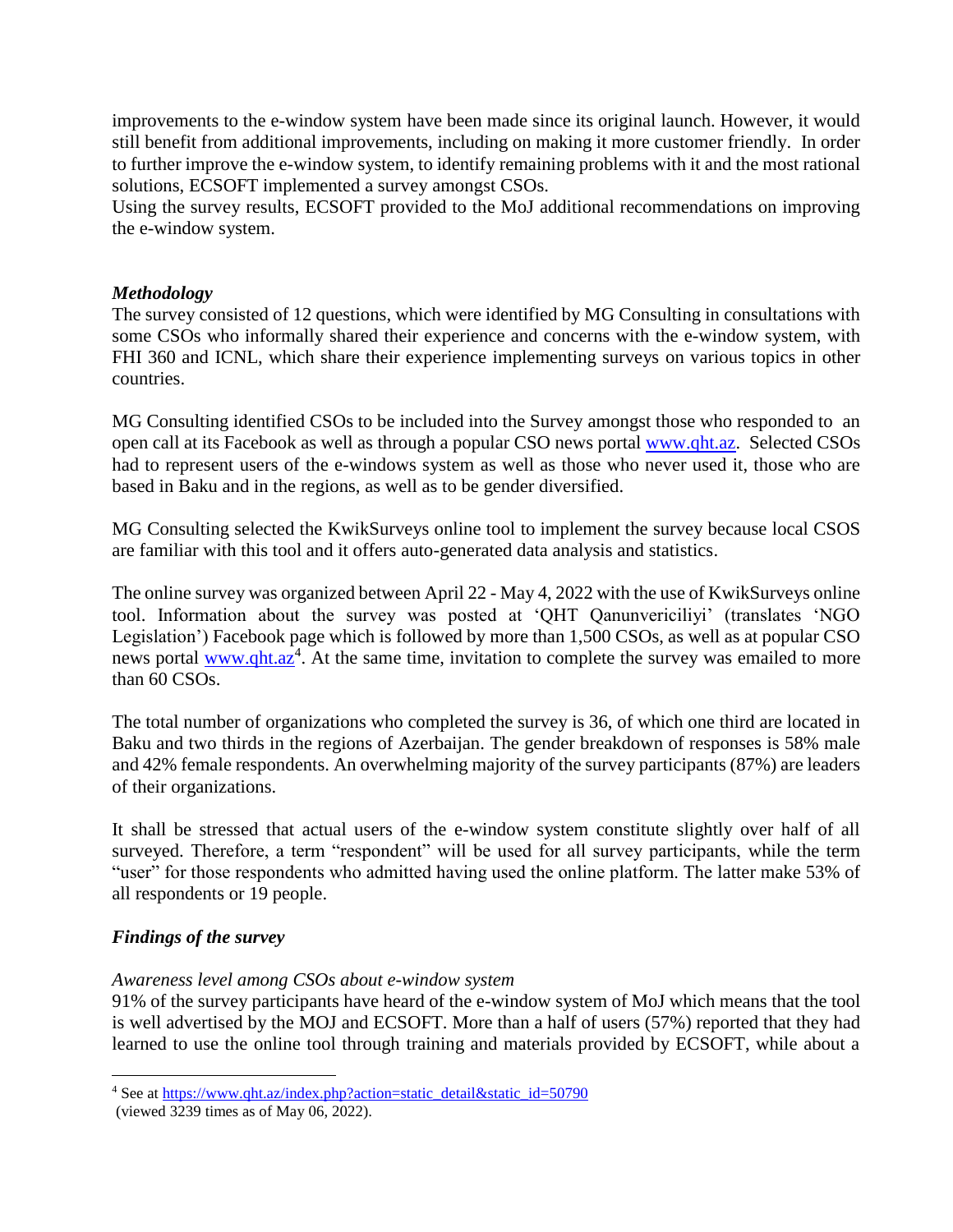quarter (27%) acquired the necessary skills on their own; only one in every ten of users benefited from presentation by the Ministry, while another 10% learned how to use it from other sources.



## *Use of e-window system by CSOs*

There is quite a substantive number of those who, being aware of the tool, had not used it. These constitute 38% of respondents (in addition to those 9% who are unaware of this possibility). This happened for two reasons:

- a) CSOs lost their username and password: Many CSOs received username and password when the platform was first introduced. Unfortunately, many CSOs lost this information over time and even those who did not lose it state that the username and password turned out to be incompatible with the new system and that the Ministry is not so much helpful in obtaining new one.
- b) CSOs did not have substantive activities that require registration with the Ministry.

## *Customer friendliness*

71% of the users reported that they had not encountered any problems, while using the e-window system. This conclusion is supported by the fact that more than a half of users rated their satisfaction with the service as quite satisfied or very satisfied (e.g., 39% of users scored 6-7-8 and 16% 9-10 respectively on a scale from 0 to 10). Along with this, nearly one quarter of users (or 27%) reported they were rather not satisfied (by choosing scores 4-5 on the above scale).

When asked how comfortable the service was, the assessment is even higher. Thus, two thirds of users stated that the service was quite comfortable (52% of users scored 6-7-8 and another 14% preferred scores 9-10 on a scale from 0 to 10), while one quarter were not satisfied (to be precise, 23% of users ticked scores 3-5 on the above scale).

Some CSOs mentioned that they also used e-window system for other purposes, e.g., obtaining the list of CSOs in health sphere, requesting MoJ to correct mistakes in the data related to CSO and its grants, etc.

## *Grant registration practice in e-window system*

The most popular service used by 38% of users among all respondents is grant registration, followed by submission of information on changes in statutory documents and service contract registration